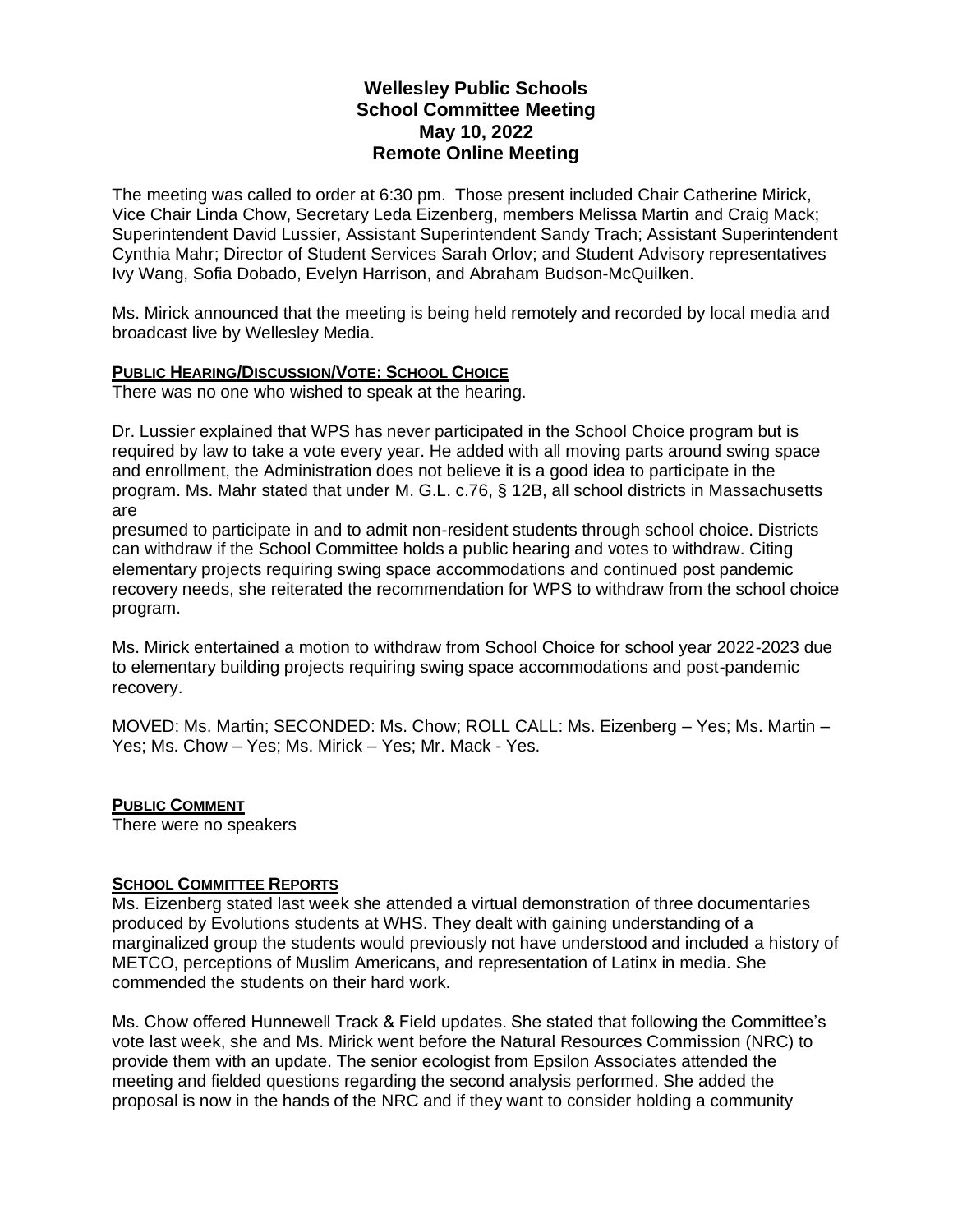forum with neighbors, it would be something she would support. NRC will take time to look through the updated proposal and come up with any further questions.

Ms. Martin summarized recent Conversation with the School Committee opportunities with the Hardy and Sprague communities. She stated she and Ms. Chow attended both and there were high level discussions, including around homework at the elementary level, after school care at the elementary level and how important it is, and class size guidelines. She added the importance of finding balance between in person and virtual outreach opportunities going forward, noting that challenging topics can be discussed more robustly in person while Zoom offers increased accessibility. Ms. Mirick added a Conversation with the School Committee with the WHS community is scheduled for Thursday, May 19 from 4:00-5:00. Dr. Chisum has been sending out information in his weekly notes.

## **SUPERINTENDENT REPORT**

Dr. Lussier offered the following recognitions:

Thank you to all the schools' PTOs for the many ways our teachers were celebrated last week. From coffees, to raffles, to catered luncheons, our teachers are grateful for the support and recognition.

He recognized the Fine Arts Department for their participation in Step Up Day. It offered a chance for vocalists to perform with and welcome rising 9th graders. It is one of many ways to make connections and transitions from middle school to high school.

From K-12 Director of Fitness & Health Joanne Grant: Congratulations to all who participated in the Middle School Mini-Marathon on Thursday, April 28th. Over 900 students in Grades 6-8 ran the 1.3 mile course. The WMS Mini-Marathon was designed to emulate the Boston Marathon. Students work on building up their endurance to run the race in their P.E. classes so they are prepared for the course on race day. After a two-year COVID hiatus, it was a fabulous return to an event that the Fitness & Health Department has organized and executed for over 32 years.

From Fiske Principal Rachel McGregor: A huge thank you to auction co-chairs Carolyn Price and Jill Hegsted and all the PTO volunteers for organizing the Fiske Auction held on Friday, May 6th. This event funds many PTO and school activities. It was a lovely evening for the Fiske families to come together and support the Fiske community.

From Pre-K-12 Director of Art Thom Carter: Congratulations to the 31 high school Visual Art & ELA students who received recognition at the 2022 Scholastic Art & Writing Awards. Six Gold Keys (the highest award) were awarded to Visual Art students, 21 Silver Keys and 16 Honorable Mentions were given to 28 Visual Art Students and 9 ELA students in grades 9-12.

The Scholastic Art Award winning art is now on display at the Wellesley Free Library along with other artwork from high school students using ceramic, digital art, drawing & painting, metals, photography, and printmaking mediums. The show is on display through Friday, May 27.

He noted WPS is coming into college graduation season and many alumni from WHS will be graduating in the upcoming weeks. He offered a special shoutout to Michael Mahr, son of Ms. Mahr, who will be graduating from Gettysburg College this weekend.

Dr. Lussier offered a COVID update. He stated as with many areas in Massachusetts, WPS continues to see an uptick in cases with 94 cases reported between May 3 and May 10. He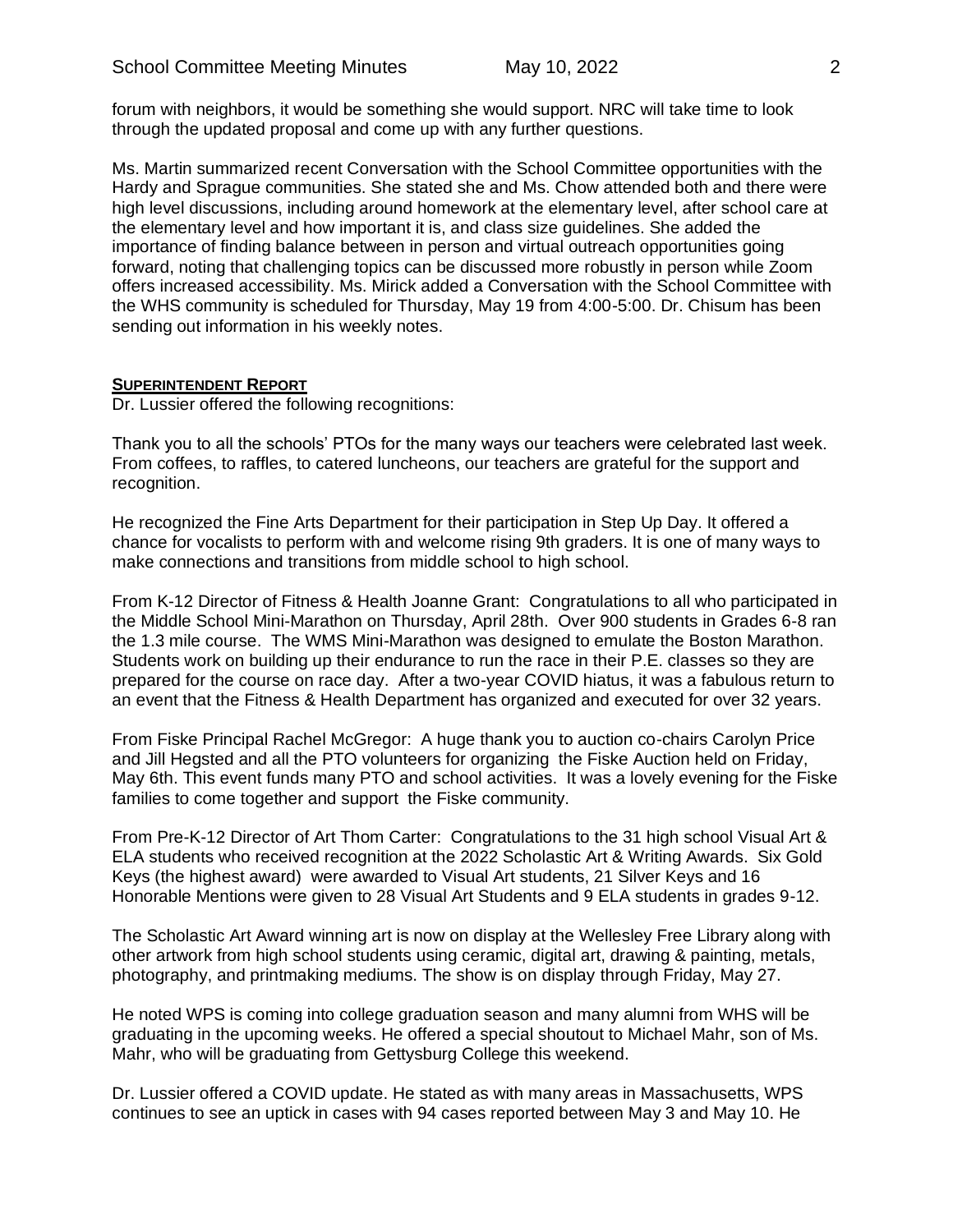added the dashboard is updated each day. At this point the Health Department is not recommending substantive changes to current protocols and they are not seeing a significant rise in serious illnesses or hospitalizations. There will be a Board of Health (BOH) meeting tomorrow morning, which Ms. Hulme will attend. He noted Norfolk County has been deemed a high-risk county, for which the CDC recommends masks indoors, staying up to date with vaccines, and testing if experiencing symptoms. There are indoor events at WPS scheduled for this week, including high school and middle school one-acts. Guidance will be offered after tomorrow's BOH meeting.

He stated the District is actively seeking support in public engagement by working with a communications firm. They will have more details in the next week or so.

Finally, he noted the Massachusetts Board of Education (BOE) will be having its May meeting at WHS during the school day on Tuesday, May 24. WHS senior Eleni Livingston is a student representative for the BOE. There will be some reserved parking for board members and it is also not uncommon for media and citizens to attend.

## **STUDENT ADVISORY REPORT**

Ms. Harrison stated there will be a Massachusetts Association of Student Representatives (MASR) this Saturday. Additionally, student elections at the high school are beginning, so there will be new faces for next year.

## **CONSENT AGENDA**

Minutes - May 3, 2022 Gift Acceptances

Ms. Mirick entertained a motion to approve the Consent Agenda as presented.

MOVED: Ms. Eizenberg; SECONDED: Ms. Martin; ROLL CALL: Ms. Eizenberg – Yes; Ms. Martin – Yes; Ms. Chow – Yes; Ms. Mirick – Yes; Mr. Mack - Yes. **MOTION CARRIED UNANIMOUSLY**

## **UPDATE: HARDY DETAILED DESIGN**

Members from Compass and SMMA joined the Committee - Emily Sarazin, Ryan Lynch, Sarah Yacko, Mike Reid, Michael Dowhan, Joel Seeley, Dick Elliott, Alex Pitkin, and Jeff D'Amico.

Mr. D'Amico began by introducing Emily Sarazin of Compass Project Management, the new Project Manager for the Hunnewell project. Ms. Sarazin stated that June 22 is the last day for teachers then the team will begin moving furniture, fixtures, and equipment into swing spaces.

## **Ms. Chow left the meeting at 7:10.**

Mr. D'Amico reviewed the schedule for the Hardy project. Currently, they are conducting the permitting process and will wrap up the design development submission with MSBA. Next is the construction document stage.

Mr. Reid stated plans have not changed much since schematic design. The main public spaces are arrayed along the lobby space, including the media center, cafetorium, gymnasium. The media center is at the heart of the school. Each grade is designed around a shared learning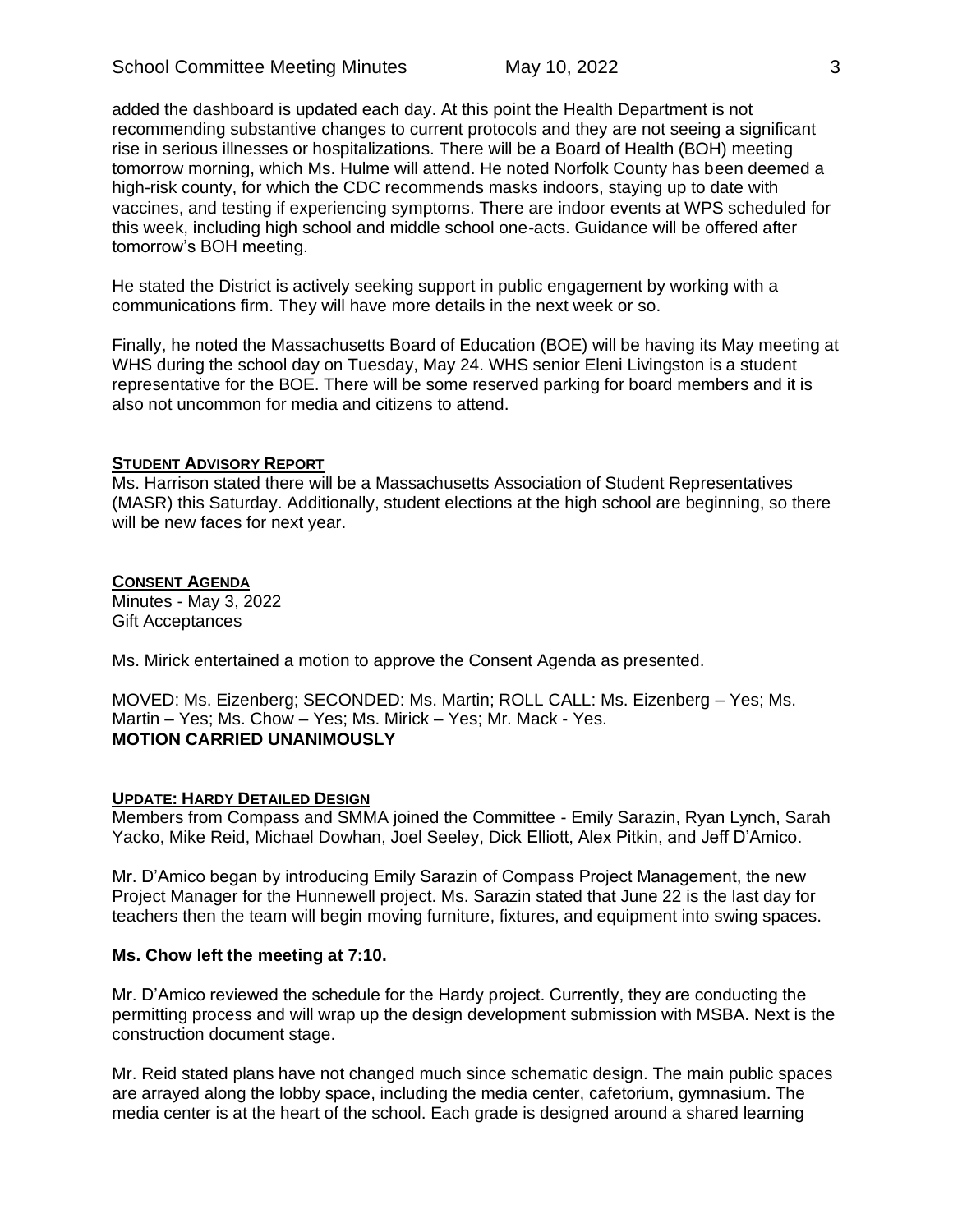commons. Student support spaces are grouped to serve each classroom wing. The administration space includes a secure lobby for visitors to be checked in.

**Interior:** Ms. Yacko walked the Committee through highlights of interior spaces. She highlighted the architectural and design connection to neighboring Morse's Pond with a sense of openness in shared spaces and a use of natural tones, natural wood looks, and natural materials. The typical classroom neighborhood pod will consist of three classrooms per grade radiating around a centrally located learning commons with a small group room accessed from learning common. Skills and student support services spaces include a quiet dining area, small group rooms, EL and FLES, math center, speech rooms, OT/PT, a calm room, testing room, etc. The hallways will offer a sense of way-finding and allow for tactile experiences with sensory installations. She described shared spaces such as music and art spaces as being multifunctional spaces with natural daylight. The gymnasium will include a low climbing wall and bleachers. The cafetorium will include a quiet dining area. The media center will be a multifunction space with areas for books and semi-open or enclosed spaces for reading or small group activity.

**Outdoor Spaces:** Mr. Dowhan described walkways that will be on the other side of the treeline, away from the road. There will be an outdoor art space. The outdoor Skills space will be an area for students to be active with an outdoor chalkboard and sensory elements while being a more enclosed space and away from the entrance door. With the building footprint moving to where existing fields are, they are looking at space to the west of the building, on the side where the gym will be. There will be a structured play area and active recreation area where the new ballfields will be.

**Exterior:** Mr. Reid stated the team is going through value management and is working with the Permanent Building Committee (PBC) to refine the design. Mr. Pitkin added they are working with the sustainability team through Facilities Maintenance Department (FMD).

In discussion, the Committee remarked they appreciated the thought that went into the design, specifically acknowledging the use of natural lighting and materials and the student support spaces.

Ms. Martin noted that the Playing Fields Task Force (PFTF) has expressed interest in the new field being artificial turf. The PBC asked if this was something the School Committee would be interested in. She stated that given the impact on the budget, she did not think it was something they would want to pursue. Ms. Eizenberg and Mr. Mack voiced their agreement.

Ms. Mirick thanked the Compass and SMMA teams for all their work and stated the Committee would vote at the next meeting to approve the design.

#### **QUARTERLY REVIEW - EXECUTIVE SESSION MINUTES FOR RELEASE**

Ms. Mirick stated that the Superintendent and School Committee Chair are expected to review on a quarterly basis any minutes from Executive Sessions to determine if they can be released. They have determined there are not any that should be released.

## **Ms. Chow rejoined the meeting at 8:00.**

#### **3RD QUARTERLY FINANCIAL REPORT**

Ms. Mahr provided an overview of the FY22 Quarter 3 financial report. She stated the operating surplus is currently \$1,093,886. She stated the District has received 100% reimbursement from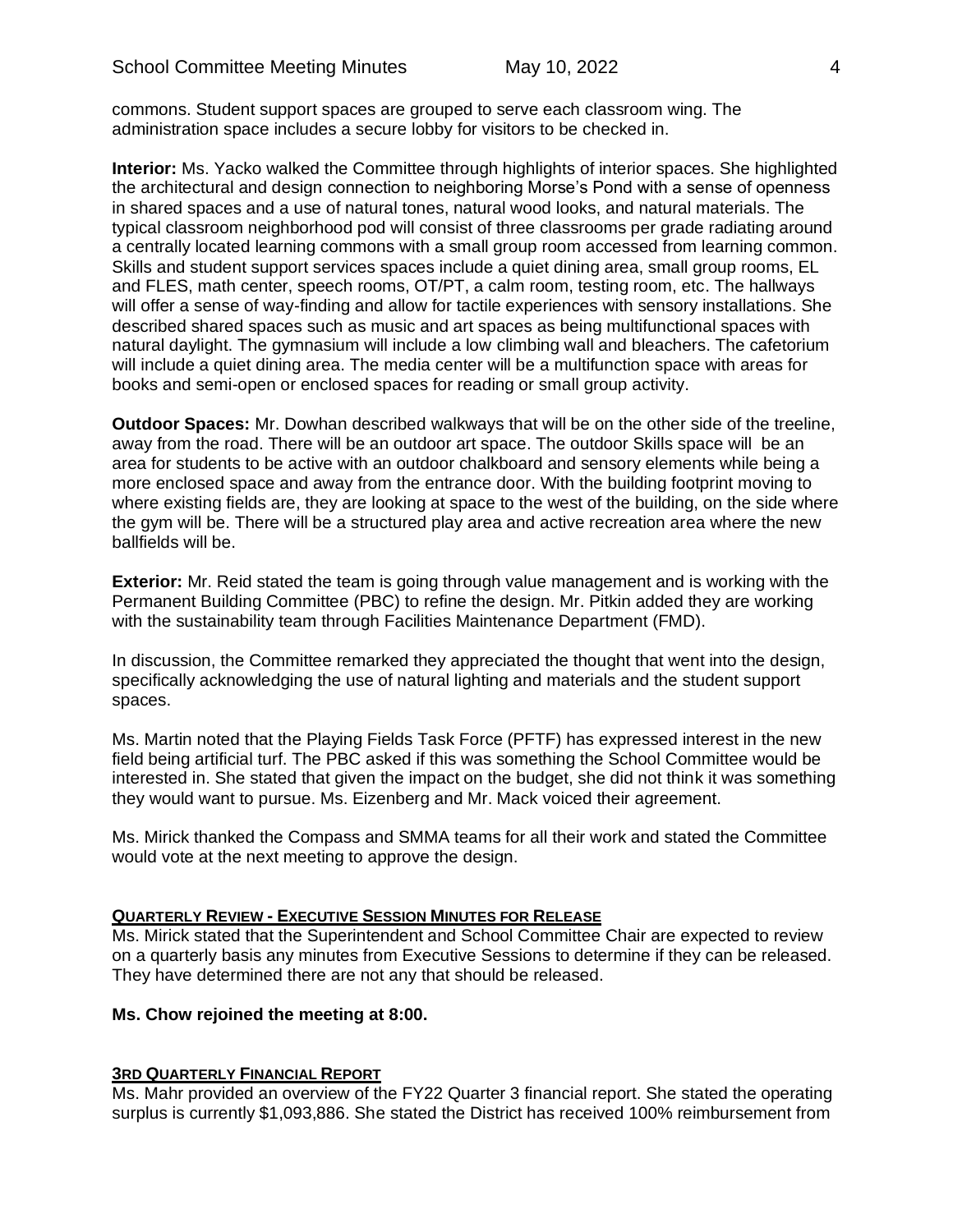FEMA for carrying the costs of PPE and test kits totalling \$163,000. Revenue receipts from fees and tuition are meeting budgeted expectations. Additionally, the District has received four additional grants and grant funds have increased by \$15,465. She reviewed transfers in Salary and Other Compensation and Expenses accounts between the second and third quarters. There has been approximately \$600,000 in Out of District costs savings from the second to third quarter. Ms. Mahr noted the final Circuit Breaker payment has been received.

She highlighted that the District is working closely with the town, in particular the Fire Department, in seeking federal and state reimbursement through FEMA. While these reimbursements do reflect in the school budget, they go to the town as free cash. Additionally, the Emergency Paid Sick Leave Act allows employers to seek reimbursement of up to \$850 per employee for COVID-related illnesses. She offered thanks to Donna Kalinowski and the Payroll Department as well as Monica Visco and Human Resources for their work on this.

Ms. Mahr stated the administrative team met and prioritized four possible uses for a portion of the surplus funds for which they would seek Committee support.

- Additional K-5 ELA and Social Studies materials totalling \$255,000.
- A demographic and enrollment study. The District conducts these every three to five years. Due to the pandemic and building projects, they believe it is important to conduct the study again. The study can be completed for \$25,000 or less. It does have to be formally bid, and they would like to get it out to bid as soon as possible.
- LED light replacement for the stage area at WHS, costing approximately \$38,000. This would complement what FMD is doing.
- An effort to unite all elementary students during the HHU swing space through the purchase of T-shirts, similar to what has been done in years past, totalling \$15,000.

The Committee thanked Ms. Mahr for her presentation and asked clarifying questions regarding the surplus options. In particular, Ms. Trach explained the materials will be replacements of classroom library texts and supplements of library texts, not school library materials. She added that currently teachers are building their classroom collections through the generosity of PTOs and that there is some variability from classroom to classroom over the years, noting this purchase would unify materials across the District. Regarding the enrollment study, Dr. Lussier explained the District is interested in ascertaining whether enrollment trends are short-term and stabilizing, as the pandemic significantly altered prior projections. He added now is the time to establish a touchstone to continue monitoring trends going forward.

While the Committee preferred to defer voting on the use of surplus funds until the next meeting, they stated their understanding and agreement of the timeliness of getting the study out to bid.

Ms. Mirick entertained a motion to accept the FY22 Quarter 3 report as presented and approve the use of \$25,000 of surplus funds for a demographic and enrollment study.

MOVED: Ms. Martin; SECONDED: Mr. Mack; ROLL CALL: Ms. Eizenberg – Yes; Ms. Martin – Yes; Ms. Chow – Yes; Ms. Mirick – Yes; Mr. Mack - Yes. **MOTION CARRIED UNANIMOUSLY**

Ms. Mirick stated the Committee will vote on remaining surplus items at the May 24 meeting.

## **JICFB - BULLYING POLICY, PREVENTION & INTERVENTION PLAN**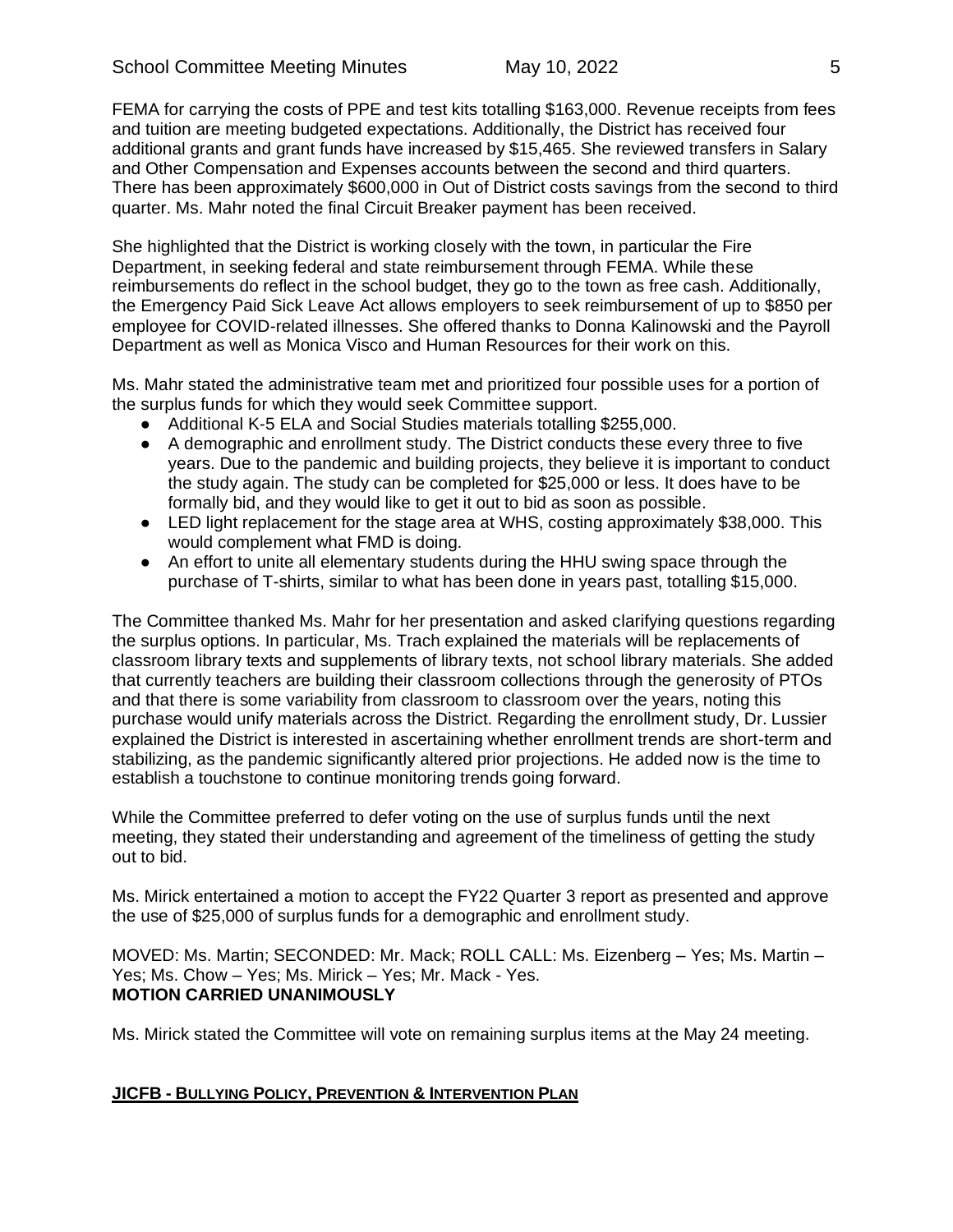Ms. Eizenberg stated that the needed changes to the policy were minor thanks to feedback received at the last meeting. Ms. Chow noted the Policy Subcommittee did not hear any feedback from the community and received no emails.

Ms. Mirick entertained a motion to accept the new policy JICFB as presented.

MOVED: Ms. Martin; SECONDED: Mr. Mack; ROLL CALL: Ms. Eizenberg – Yes; Ms. Martin – Yes; Ms. Chow – Yes; Ms. Mirick – Yes; Mr. Mack - Yes. **MOTION CARRIED UNANIMOUSLY**

Ms. Chow stated the next step is for the Administration to look at the Bullying Prevention and Intervention Plan (BPIP) and, based on changes reflected in the policy, ensure any updates appropriate in the plan and procedures are incorporated there.

## **CONTRACT - ASSISTANT SUPT. TEACHING & LEARNING**

Dr. Lussier reminded the Committee that new members of the administrative team in Central Office are offered one-year contracts for their first three years, after which they are typically offered a three-year contract. He stated after an extensive search last year the position of Assistant Superintendent of Teaching & Learning was offered to Ms. Trach and she hit the ground running by learning, building trust, spending so much time out in schools, and getting to know the team. He highlighted her clarity of vision and thinking about issues of equity.

Ms. Mirick entertained a motion to approve the contract for the Assistant Superintendent of Teaching & Learning for Sandra Trach for the period of July 1, 2022 through June 30, 2023.

MOVED: Ms. Martin; SECONDED: Ms. Chow; ROLL CALL: Ms. Eizenberg – Yes; Ms. Martin – Yes; Ms. Chow – Yes; Ms. Mirick – Yes; Mr. Mack - Yes. **MOTION CARRIED UNANIMOUSLY**

#### **SUPERINTENDENT EVALUATION PROCESS**

Ms. Mirick offered a quick overview of the Superintendent evaluation process. DESE has a detailed rubric that is used to evaluate all areas. She stated the first step was completed last fall by setting district goals. A midyear report was presented in March and an end of year update will be presented at the May 24 meeting. Dr. Lussier will complete a self-evaluation. Each School Committee member will fill out an evaluation, which Ms. Mirick will compile into one composite evaluation. Each member can set up an individual meeting with Dr. Lussier. The process will be complete by mid-June.

#### **ADJOURNMENT**

At approximately 8:55 pm, Ms. Mirick entertained a motion to adjourn the meeting.

MOVED: Ms. Martin; SECONDED: Ms. Eizenberg; ROLL CALL: Ms. Eizenberg – Yes; Ms. Martin – Yes; Ms. Chow – Yes; Ms. Mirick – Yes; Mr. Mack - Yes. **MOTION CARRIED UNANIMOUSLY**

Respectfully submitted,